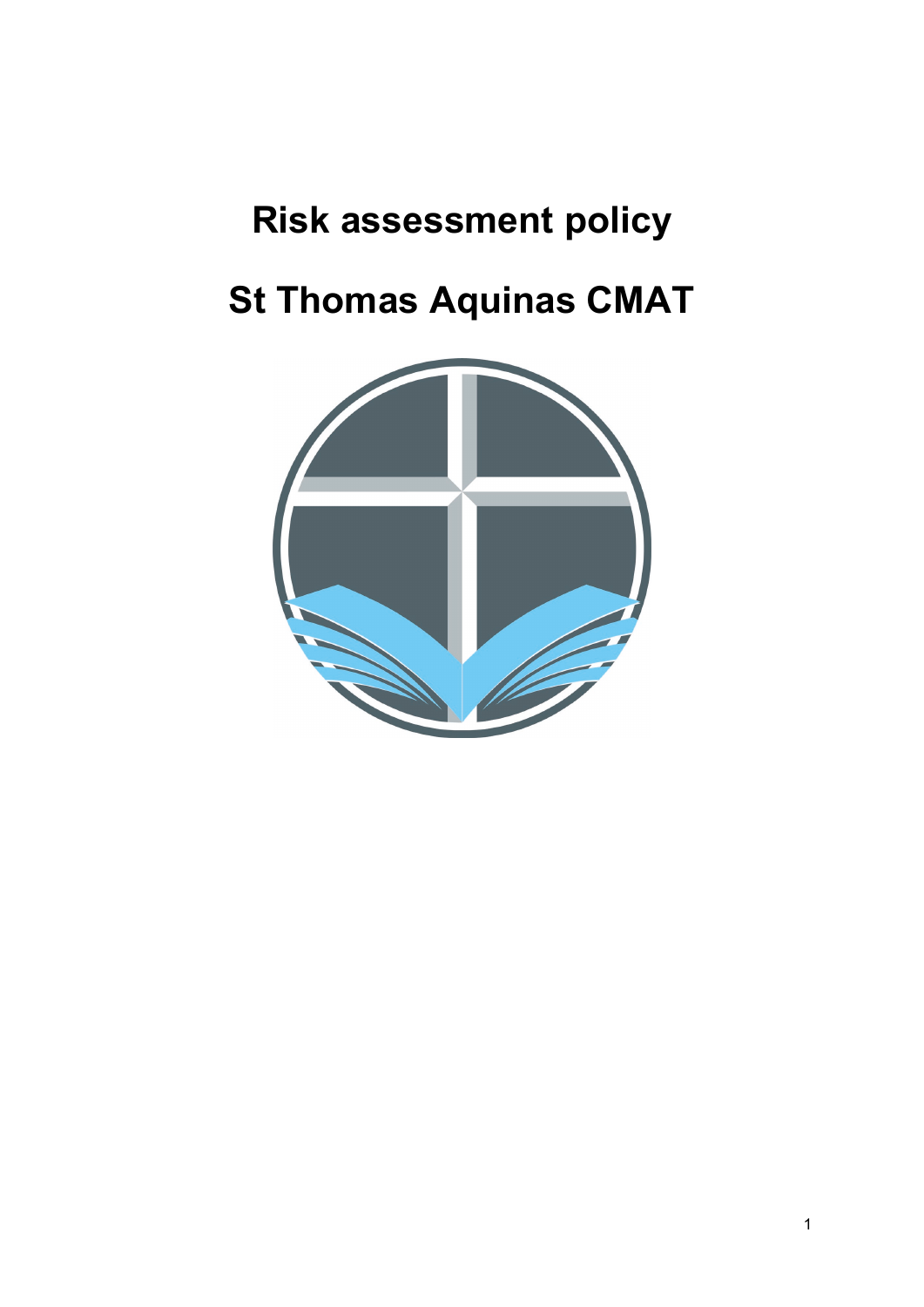## **Contents**

**………………………………………………………………………………………………………………………**

## **1. Aims**

The Trust aims to ensure that:

- All risks that may cause injury or harm to staff, pupils and visitors are identified, and all control measures that are reasonably practicable are in place to avoid injury or harm
- Risk assessments are conducted and reviewed on a regular basis

## **2. Legislation and statutory requirements**

This policy is based on the following legislation and Department for Education (DfE) guidance:

- Paragraph 16 of part 3 of [The Education \(Independent School Standards\) Regulations 2014](http://www.legislation.gov.uk/uksi/2014/3283/schedule/part/3/made) which requires proprietors to have a written risk assessment policy
- Regulations 3 and 16 of [The Management of Health and Safety at Work Regulations 1999](http://www.legislation.gov.uk/uksi/1999/3242/contents/made) require employers to assess risks to the health and safety of their employees, including new and expectant mothers
- Regulation 4 of [The Control of Asbestos Regulations 2012](http://www.legislation.gov.uk/uksi/2012/632/regulation/4/made) requires that employers carry out an asbestos risk assessment
- Employers must assess the risk to workers from substances hazardous to health under regulation 6 of [The Control of Substances Hazardous to Health Regulations 2002](http://www.legislation.gov.uk/uksi/2002/2677/regulation/6/made)
- Under regulation 2 of [The Health and Safety \(Display Screen Equipment\) Regulations 1992,](http://www.legislation.gov.uk/uksi/1992/2792/regulation/2/made)  employers must assess the health and safety risks that display screen equipment pose to staff
- Regulation 9 of [The Regulatory Reform \(Fire Safety\) Order 2005](http://www.legislation.gov.uk/uksi/2005/1541/article/9/made) says that fire risks must be assessed
- Regulation 4 of [The Manual Handling Operations Regulations 1992](http://www.legislation.gov.uk/uksi/1992/2793/regulation/4/made) requires employers to conduct a risk assessment for manual handling operations
- [The Work at Height Regulations 2005](http://www.legislation.gov.uk/uksi/2005/735/regulation/6/made) say that employers must conduct a risk assessment to help them identify the measures needed to ensure that work at height is carried out safely
- [DfE guidance on first aid in schools](https://www.gov.uk/government/uploads/system/uploads/attachment_data/file/306370/guidance_on_first_aid_for_schools.pdf) says schools must carry out a risk assessment to determine what first aid provision is needed
- [DfE guidance on the prevent duty](https://www.gov.uk/government/uploads/system/uploads/attachment_data/file/445977/3799_Revised_Prevent_Duty_Guidance__England_Wales_V2-Interactive.pdf) states that schools are expected to assess the risk of pupils being drawn into terrorism
- [The Health and Safety Executive \(HSE\)](http://www.hse.gov.uk/entertainment/leisure/swimming-pool.htm) say schools that manage their own pools must conduct a risk assessment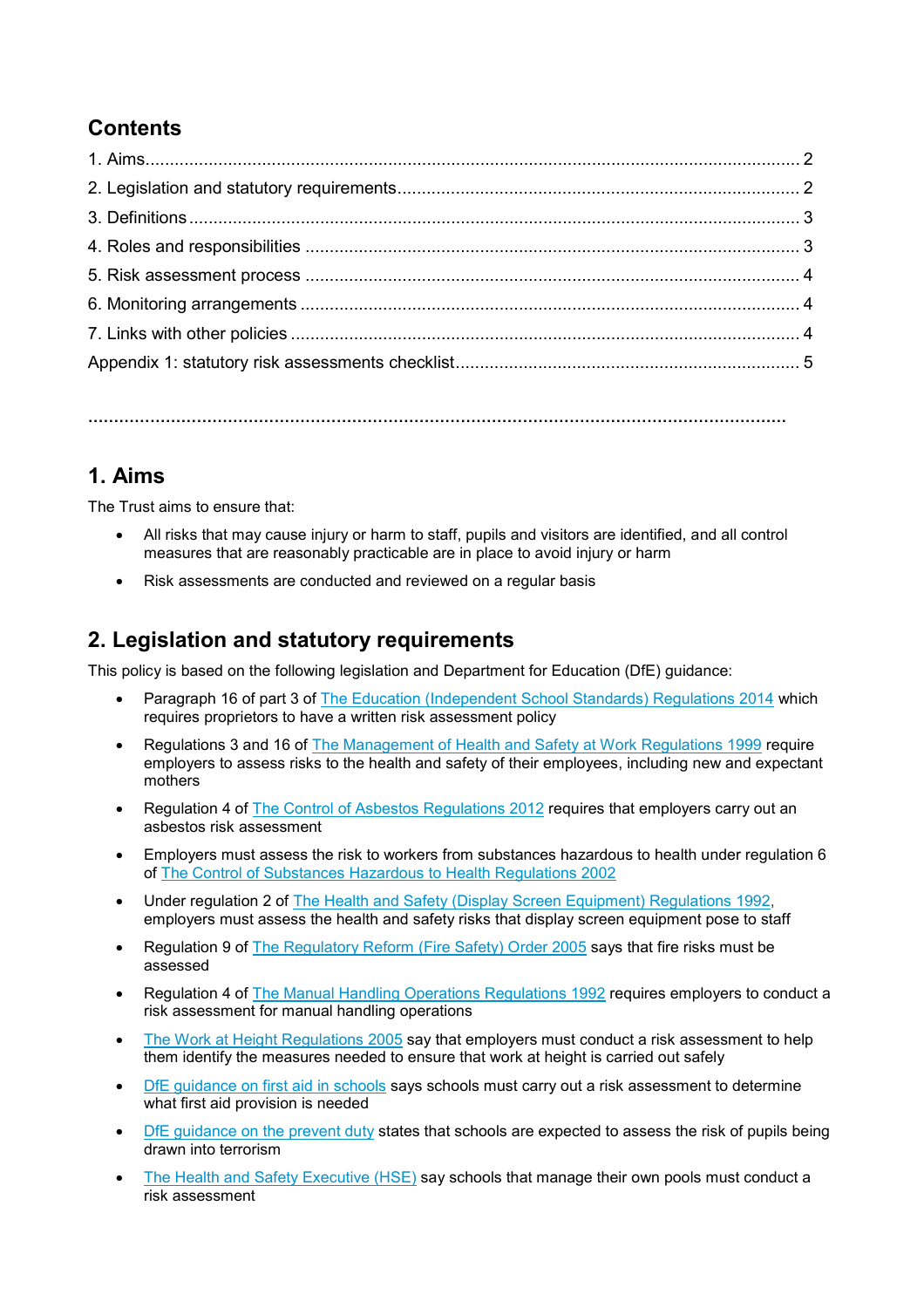A table of all the risk assessments schools are required to have in place can be found in appendix 1 of this policy.

This policy complies with our funding agreement and articles of association.

## **3. Definitions**

| Risk assessment | A tool for examining the hazards linked to a particular activity or situation,<br>and establishing whether enough precautions have been taken in order to<br>prevent harm from them based on their likelihood and their potential to<br>cause harm |
|-----------------|----------------------------------------------------------------------------------------------------------------------------------------------------------------------------------------------------------------------------------------------------|
| Hazard          | Something with the potential to cause harm to people, such as chemicals or<br>working from height                                                                                                                                                  |
| Risk            | The chance (high or low) that people could be harmed by hazards, together<br>with an indication of how serious the harm could be                                                                                                                   |
| Control measure | Action taken to prevent people being harmed                                                                                                                                                                                                        |

## **4. Roles and responsibilities**

#### **4.1 The Trust board**

The Trust board has ultimate responsibility for health and safety matters in their schools, but will delegate day-to-day responsibility to the Director of Business Services and the Headteacher in every school.

The Trust board has a duty to take reasonable steps to ensure that staff and pupils are not exposed to risks to their health and safety. This applies to activities on or off the school premises.

The Trust board as the employer, also has a duty to:

- Assess the risks to staff and others affected by school activities in order to identify and introduce the health and safety measures necessary to manage the risks
- Inform employees about risks and the measures in place to manage them
- Assess the risks to staff and others affected by school activities in order to identify and introduce the health and safety measures necessary to manage the risks
- Inform employees about risks and the measures in place to manage them

#### **4.2 The headteacher**

The headteacher is responsible for ensuring that all risk assessments are completed and reviewed.

#### **4.3 School staff and volunteers**

School staff are responsible for:

- Assisting with, and participating in, risk assessment processes, as required
- Familiarising themselves with risk assessments
- Implementing control measures identified in risk assessments
- Alerting the headteacher to any risks they find which need assessing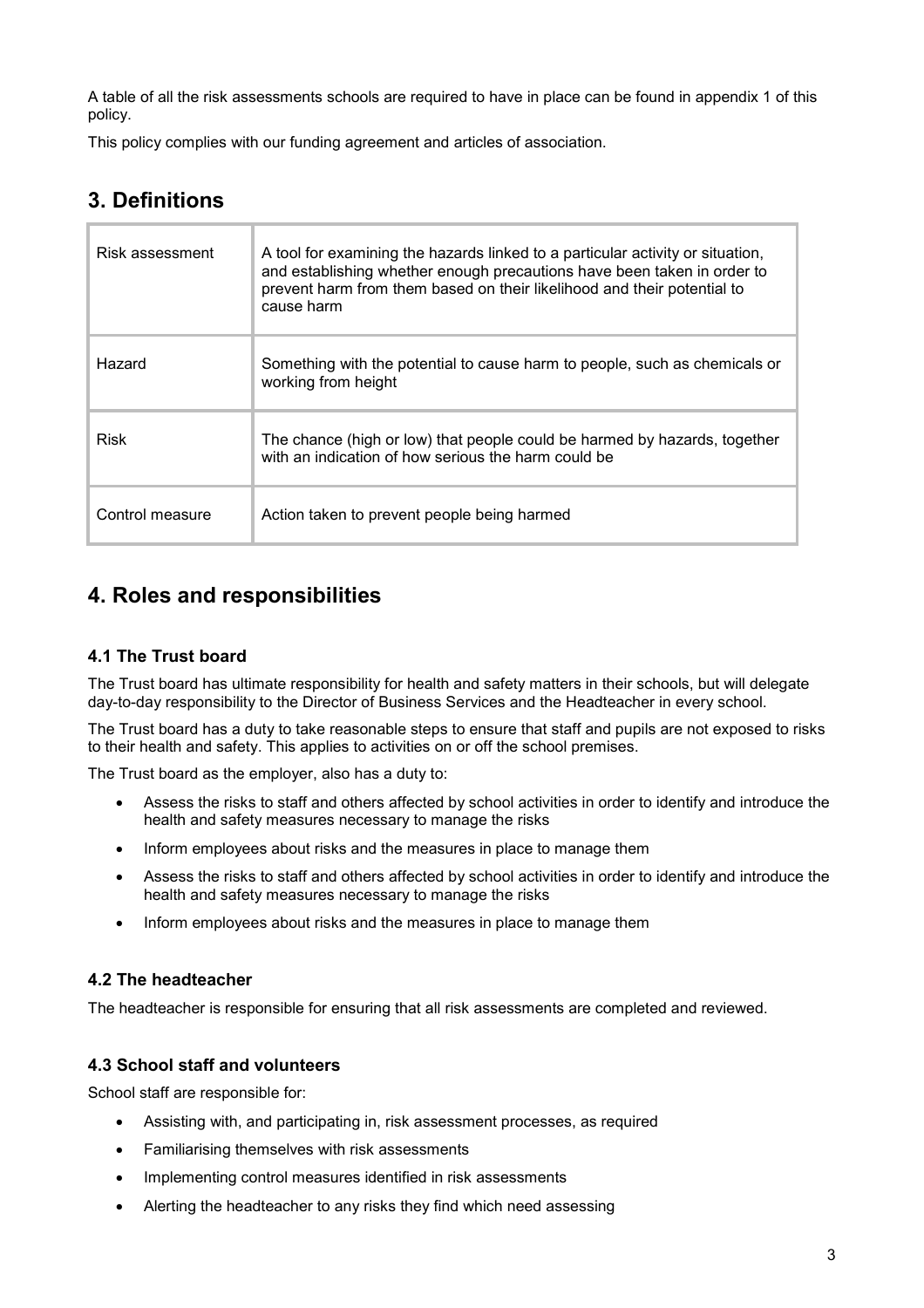#### **4.4 Pupils and parents**

Pupils and parents are responsible for following the school's advice in relation to risks, on-site and off-site, and for reporting any hazards to a member of staff.

#### **4.5 Contractors**

Contractors are expected to provide evidence that they have adequately risk assessed all their planned work.

### **5. Risk assessment process**

When assessing risks in the school, the process outlined below will be followed.

Staff will be involved, where appropriate, to ensure that all possible hazards have been identified and to discuss control measures, following a risk assessment.

**Step 1: identify hazards** – consider activities, processes and substances within the school and establish what associated-hazards could injure or harm the health of staff, pupils and visitors.

**Step 2: decide who may be harmed and how** – for each hazard, establish who might be harmed, listing groups rather than individuals. Bearing in mind that some people will have special requirements, for instance pupils with special educational needs (SEN) and expectant mothers, then establishing how these groups might be harmed.

**Step 3: evaluate the risks and decide on control measures (reviewing existing ones as well)** – establishing the level of risk posed by each hazard and review existing control measures. Balance the level of risk against the measures needed to control them and do everything that is reasonably practicable to protect people from harm.

**Step 4: record significant findings** – the findings from steps 1-3 will be written up and recorded in order to produce the risk assessment. A risk assessment template can be found on the Trust's Extranet (https://schools.aquinas-cmat.org).

**Step 5: review the assessment and update, as needed** –risk assessments will be reviewed, as needed, and the following questions will be asked when doing so:

- Have there been any significant changes?
- Are there improvements that still need to be made?
- Have staff or pupils spotted a problem?
- Have we learnt anything from accidents or near misses?

**Step 6: retaining risk assessments** – risk assessments are retained for the 3 years after the length of time they apply. Risk assessments are securely disposed of.

## **6. Monitoring arrangements**

Risk assessments are written as needed and reviewed by the headteacher who can delegate part of this responsibility to a competent member of staff. This policy will be reviewed by the Antoinette Bouwens (Director of Business Services) every [number] years and approved by the Trust Board.

## **7. Links with other policies**

This risk assessment policy links to the following policies:

- Health and safety
- First aid
- Supporting pupils with medical conditions